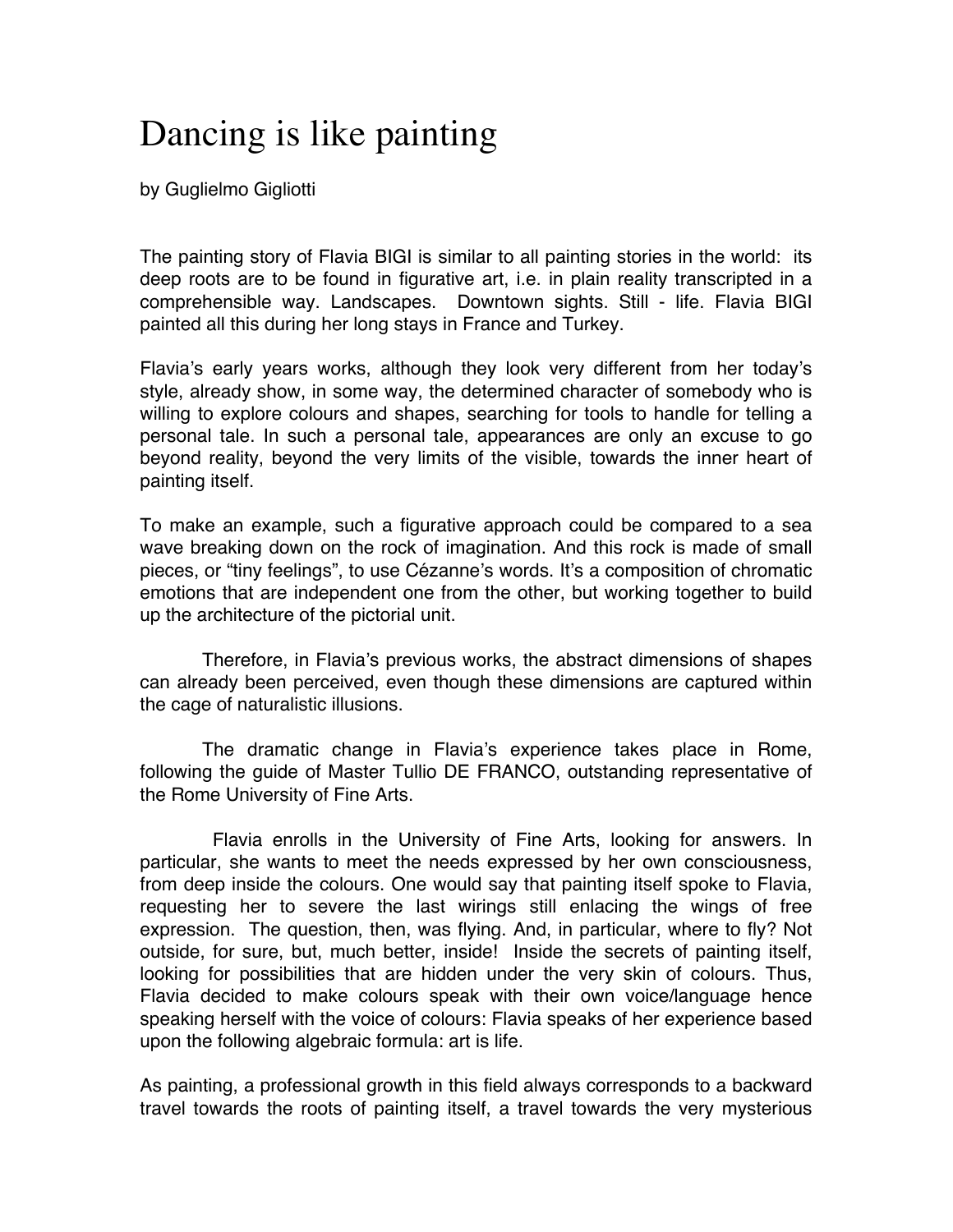and nameless core of painting, to the middle of the land where names, words and conceptions show their inner limits. In fact, the naked essence of painting means no-limits.

And this is why the Twentieth Century's famous Painters have always defined abstraction, as the only possible reality, as the moving quintessence of what we perceive beyond our brain and beyond our knowledge, following the signs of intuition. Abstraction, then, is like flying without a parachute.

 Born from deep inside, Flavia's way of painting discovers new communication opportunities that before were hindered by figurative approach. Now, these opportunities become the natural language of a self-speaking painting, and they consist of winding lines, grains of colours, lights and stains. In particular, colours may be stratified, in the works of Flavia, full of transparencies, carved with graffiti or even spatulated.

 The alphabet used by Flavia in her canvas is rich and ever- changing, like a multiform landscape in continuous evolution and ruled by the harmony of turning lines that meet with each other, of stains having a mutual communication, of running colours. The final effect is a choral and dynamic ensemble that is not closed, but, on the contrary, opened to new possibilities that are as stupefying as newborn flowers.

 Flavia's painting has a long breath, non only because it utilizes a diversified technique, but also because it reflects widened spaces and reproduces the floating and light dimensions of a world where drama and material weight seem to have no more place, like in a dream.

 Therefore, lightness is one of the main qualities of these works! Flavia considers lightness as the hidden face of weight, which makes chromatic contrasts fade away in a diluted, whispered solution, composed by whitening reflexes and transparencies. Colour becomes a thin curtain, falling down like dew, and rustling/whispering like the wind, as light as a pas de dance.

And here it comes the importance of dance for Flavia's creation!

Since her childhood, Flavia has always been dancing through her life, She has never stopped dancing, even when passing through different phases of her life, characterized by more or less intense activity. In this period, especially now, her brushes are dancing upon and across the canvas, following a sort of musical rhythm!

Thus, like real human bodies turning in material space, Flavia's brushes spin around in the virtual space of canvas, and the distance between the two dancing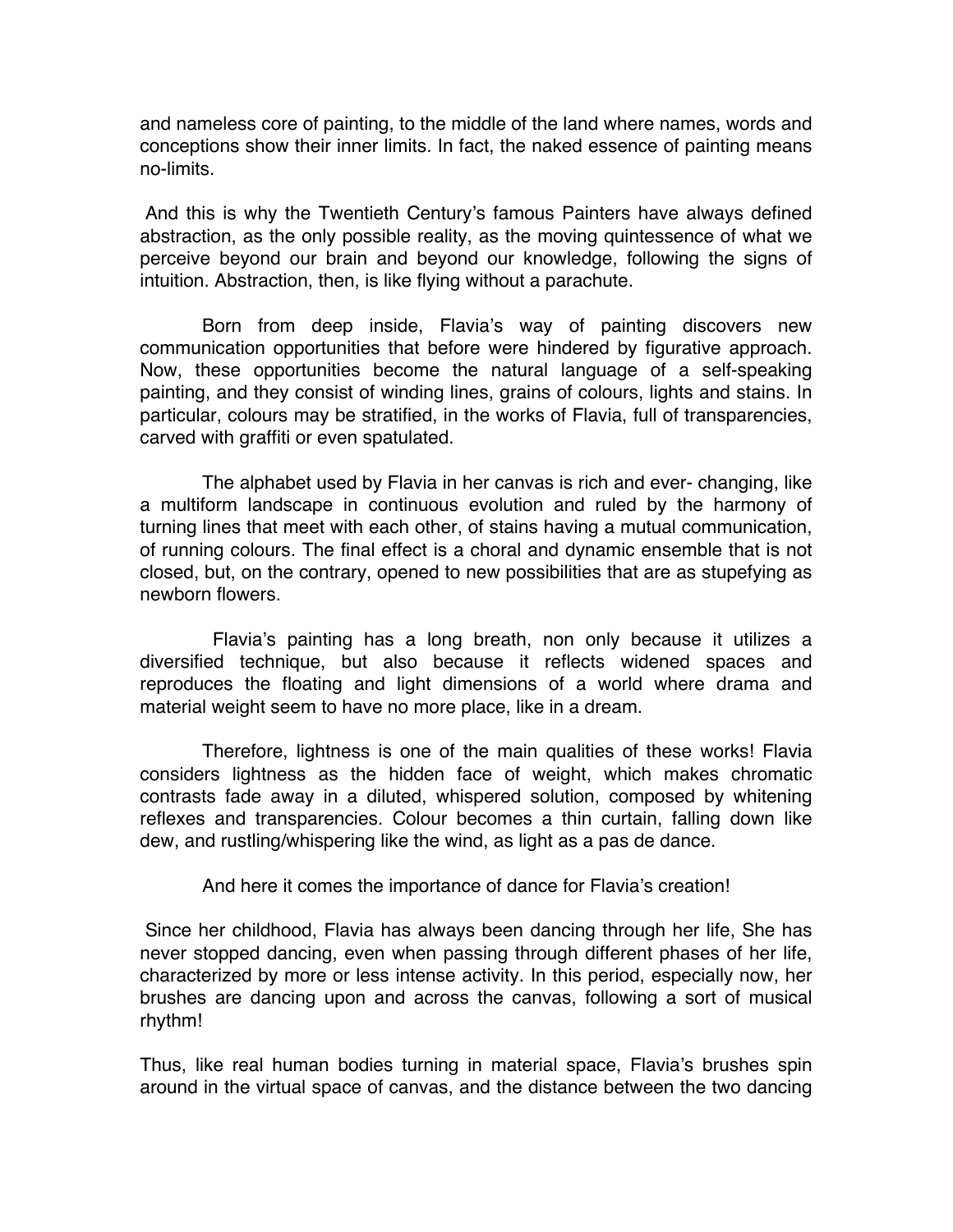worlds (material and virtual) is very little. In other words, Flavia, by switching from a physical dance to a painting ballet, seems to renounce to the materiality of movements in favour of spirituality.

But there is a paradox in all this: while any material movement, i.e. real dancing in space, disappears as soon as the dancer stops dancing, on the contrary any virtual ballet, i.e. painting on canvas, lasts for ever! This implies that material becomes virtual, and vice versa!

 Everything Flavia paints in her works recalls a sort of choreography, considering the Greek origins of this word: chorus (ballet) and graphic (writing). We could even create a better expression to indicate Flavia's works: that they are "choreopictures", or dance- paintings, i.e. the reproduction of the life of movements through colours, shown in their dynamic nature. Also stasis, the dance pause in ancient Greek theatres, finds its place in Flavia's choreo-pictures: stasis is now the white Flavia uses for preparing her canvas. Sometimes, white is left nude (naked?) on purpose, without any embellishment, in order to create a pause in the ballet.

Aurel MILLOSS, the famous Hungarian choreograph of the 20th Century, used to say that dancing is the mother of all arts. For sure, Flavia's painting mother is dancing, or at least of the liberation of her painting style.

In fact, Flavia BIGI once said: "Painting is Freedom". And she added: "In my paintings I like starting from the chance, and then taming the chance. Rationality is necessary and creates order, but I want to give space to instinct, too. I always start from the chance to disclose the door of unconsciousness".

 I had asked her how her works were born, and she unveiled this secret to me. The secret was the chance (chance?), an initial uncontrolled application of colours on canvas, to create the rhythm of composition, to ensure a dancing and whirling atmosphere. Chance in Italian is written "caso", that is the anagram of chaos! Such a coincidence is important: chance makes all cultural and psychological schemes disappear, allowing poetical and creative fluids to surface. Probably, caso-chaos is really the fertile ground where all arts grow! From this ground stems her need of dancing, of painting, of choreo-painting. No surprise, then, that Flavia's works draw their energy from this idea of chance, to which rationality gives only an aesthetic channel.

 But there is another secret connected with the initial causality of Flavia's works. By doing in this way, the painter becomes at the same time actor and spectator of the genesis of the work, discovering the sudden surfacing of hidden potentials. Through the chance, a dialogue comes out, made of giving and taking, half way between hearing and conscious intervention. One could say that